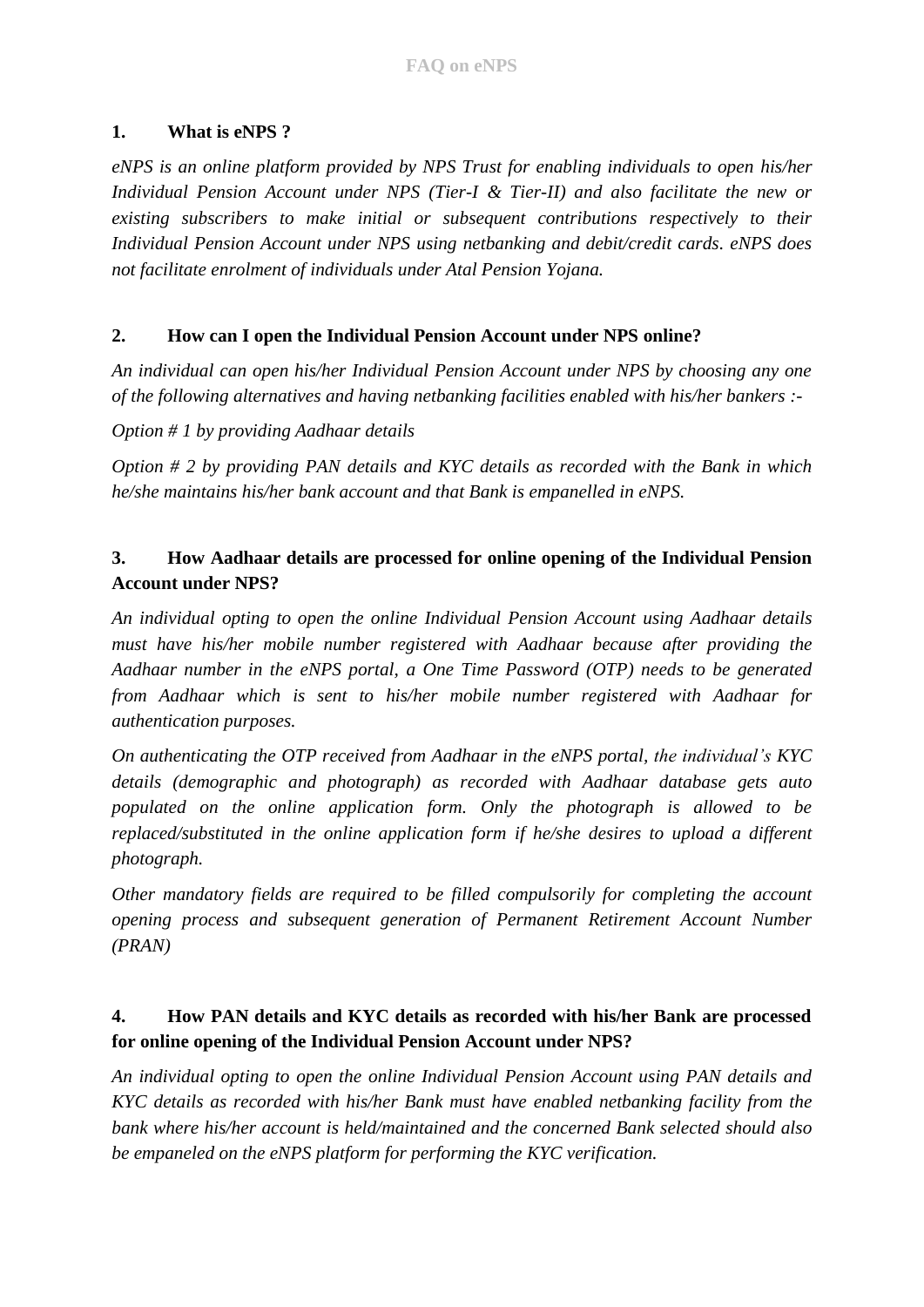*An individual providing the PAN details will be required to compulsorily fill all the mandatory fields for completing the account opening process and subsequent generation of Permanent Retirement Account Number (PRAN)*

*The name provided in the online application form is validated with the PAN records. The bank and address details provided in the online application form is authenticated by the concerned bank selected by the applicant as per the records available with the Bank in respect of the applicant. In case of rejection of KYC by the selected Bank, applicant should contact the bank as the PRAN will be get immediately categorised as 'temporarily frozen' and the subscriber will not be allowed to undertake any further transactions.*

### **5. What uploads are required to be made for online opening of the Individual Pension Account under NPS?**

*An individual opening the Individual Pension Account in eNPS platform is required to upload his/her scanned photograph and signature in \*.jpeg/\*.jpg format with file size ranging between 4kb-12kb.* 

*Uploading of scanned photograph is optional for individuals opting to open the Individual Pension Account with Aadhaar details.*

# **6. At what stage of the online process will I be able to know that my online application has been accepted and I have been allotted a Permanent Retirement Account Number?**

*An applicant on completion of providing online his/her personal details as selected with Aadhar or PAN and subsequently getting authenticated from Aadhaar or PAN will be provided with an unique Acknowledgement Number for identification and future references.*

*After the applicant fills in all the mandatory fields of the online application form and uploads his/her photograph (optional with Aadhaar) and signature, the applicant will be redirected for initiating payment of initial contribution through netbanking or debit/credit card.*

*An applicant who has opted to open his/her Individual Pension Account with Aadhaar will have the option to select the mode of payment (netbanking or debit card or credit card) for making the initial contribution.*

*An applicant who has opted to open the Individual Pension Account with PAN and KYC authentication by Bank will be required to make the payment of initial contribution though netbanking facility provided by the concerned bank selected in the online application form.*

*For all successful online payments the applicant will be provided an online receipt and the Permanent Retirement Account Number (PRAN) generated thereafter. An SMS and email alert is also sent to the Subscriber.*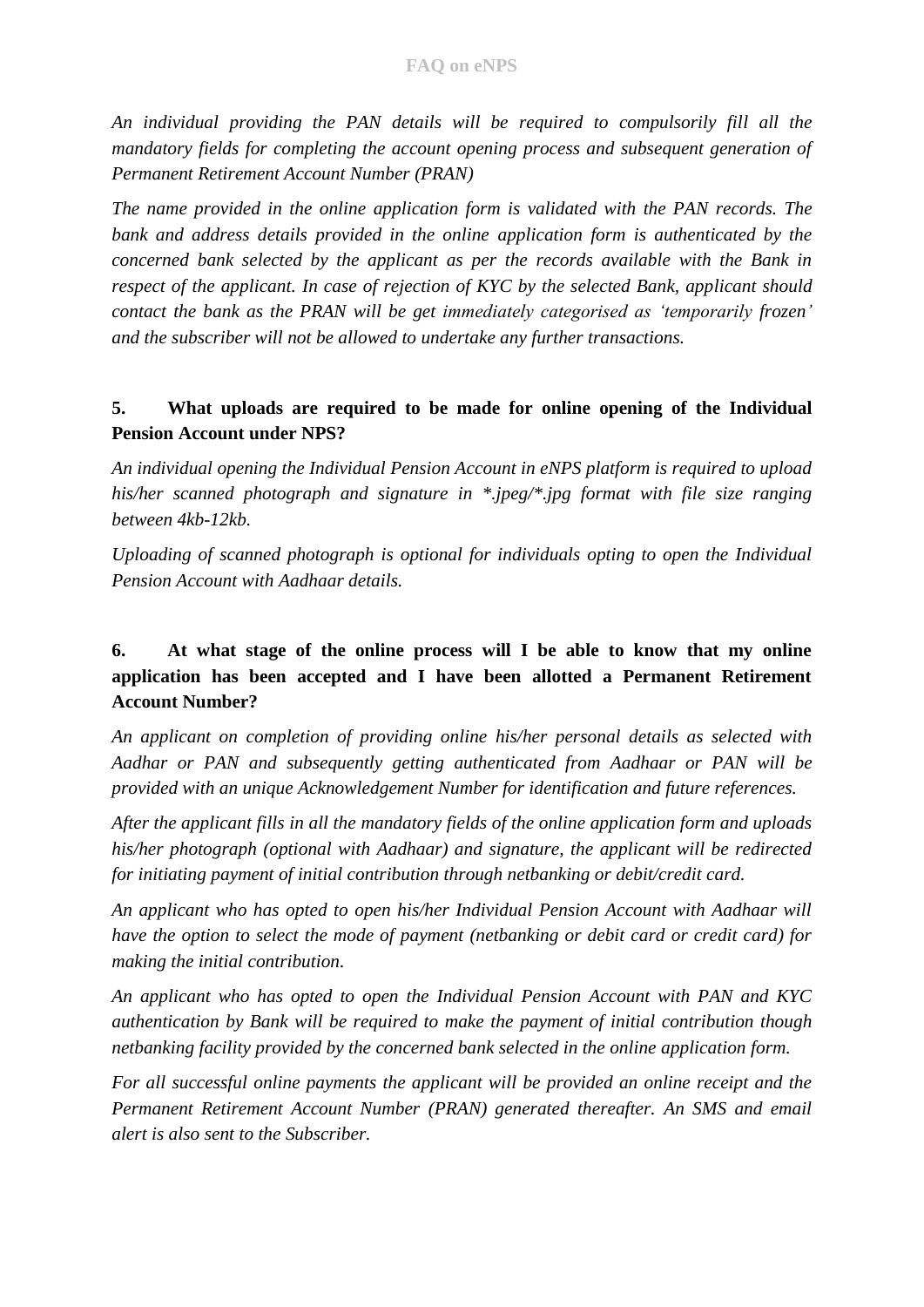### **7. How will I know whether my Banker has verified the KYC details?**

*On acceptance or rejection of applicant's KYC by the selected Bank an SMS and email alert is sent to the Subscriber towards acceptance or rejection. In cases of rejection by the concerned Bank, the reasons of rejections are also communicated to the subscriber through SMS and email and the applicant should contact the bank immediately.*

## **8. What are the charges for online opening of Individual Pension Account under NPS?**

*The online opening of Individual Pension Account with Aadhaar details is free of any charges.*

*An applicant opting for online opening of Individual Pension Account with PAN and KYC authentication by Bank will be charged an amount of Rs 125 (Rupees One Hundred Twenty Five Only) for KYC verification by the concerned bank selected by the applicant during the online account opening process.*

#### **9. What are the charges to be paid for making online contributions?**

*A subscriber contributing to his PRAN in the eNPS platform will be charged the following fees by the payment gateway services provider as permitted by NPS Trust:-*

| <i>Sl</i> | Mode of Payment      | <i>Charges</i>                             |
|-----------|----------------------|--------------------------------------------|
|           | Credit Card          | 0.90% of Transaction Amount + Service Tax. |
|           | Debit Card           | 0.80% of Transaction Amount + Service Tax. |
|           | Net Banking of Banks | 60 Paisa per Transaction $+$ Service Tax.  |

#### **10. What should I do after completing the online account opening processes?**

*After completion of online account opening process, he/she should take a print of the online application form, paste his/her photograph (not stapled or clipped or signed across), put his/her signature in the box provided for in the printed application form and dispatch the documents to the following address within 90 days from the date of allotment of online PRAN:-*

> *Central Recordkeeping Agency (eNPS) NSDL e-Governance Infrastructure Limited, 1 st Floor, Times Tower, Kamala Mills Compound, Senapati Bapat Marg, Lower Parel, Mumbai - 400 013*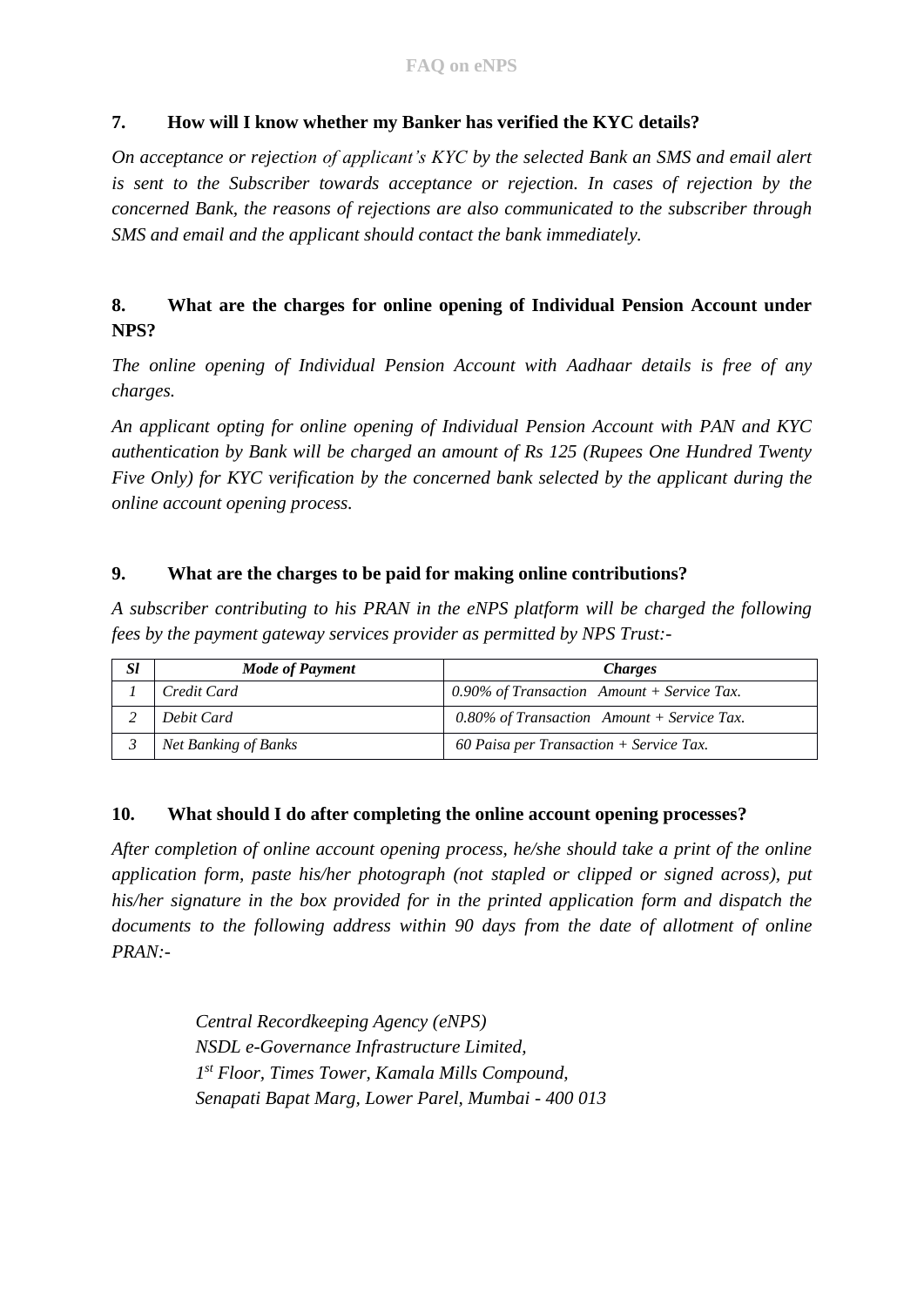## **11. What will happen if I do not submit the documents within 90 days from the date on online PRAN allotment?**

*Non-submission of printed online application form along with photograph and signature within 90 days of allotment of online PRAN will render the PRAN to be categorised as 'temporarily frozen' and he/she will not be able to undertake any further transactions.*

## **12. What is the minimum amount of contribution to be made for online opening of the Individual Pension Account under NPS?**

*The minimum amount of contribution to be made using netbanking or debit/credit card for online opening of the Individual Pension Account is Rs 500/- (Rupees Five Hundred Only). If applicant chooses to open Tier-II along with Tier-I The minimum amount of contribution is Rs 1000/- (Rupees One Thousand Only).*

## **13. What is the maximum amount or times that I can contribute to my PRAN in a month using eNPS?**

*There are no limits or restrictions for making contributions by subscribers to his/her PRAN using the eNPS platform.*

## **14. Where and when will I receive the PRAN kit?**

*An individual completing the online account opening process and submitting the online printed application form along with photograph and signature will receive the PRAN kit at his/her communication address provided during the online registration process within 10 days from the date of receipt of completed documents at CRA***.**

### **15. When will the contribution paid online get reflected in my PRAN?**

*It normally takes 3-4 days for the contributions made online using eNPS being reflected in his/her PRAN.*

### **16. Can I make changes in the application and in PRAN details online?**

*Subscribers desirous of changing/revising the details provided in the online application form will be able to amend the details online until the stage of initiating online payment towards initial contribution for PRAN generation is completed.*

*After allotment of online PRAN, subscriber desirous of changing/revising the PRAN details has to contact a registered Point of Presence and comply with the existing procedures of filling up the relevant forms and submitting the with relevant documents mentioned therein.*